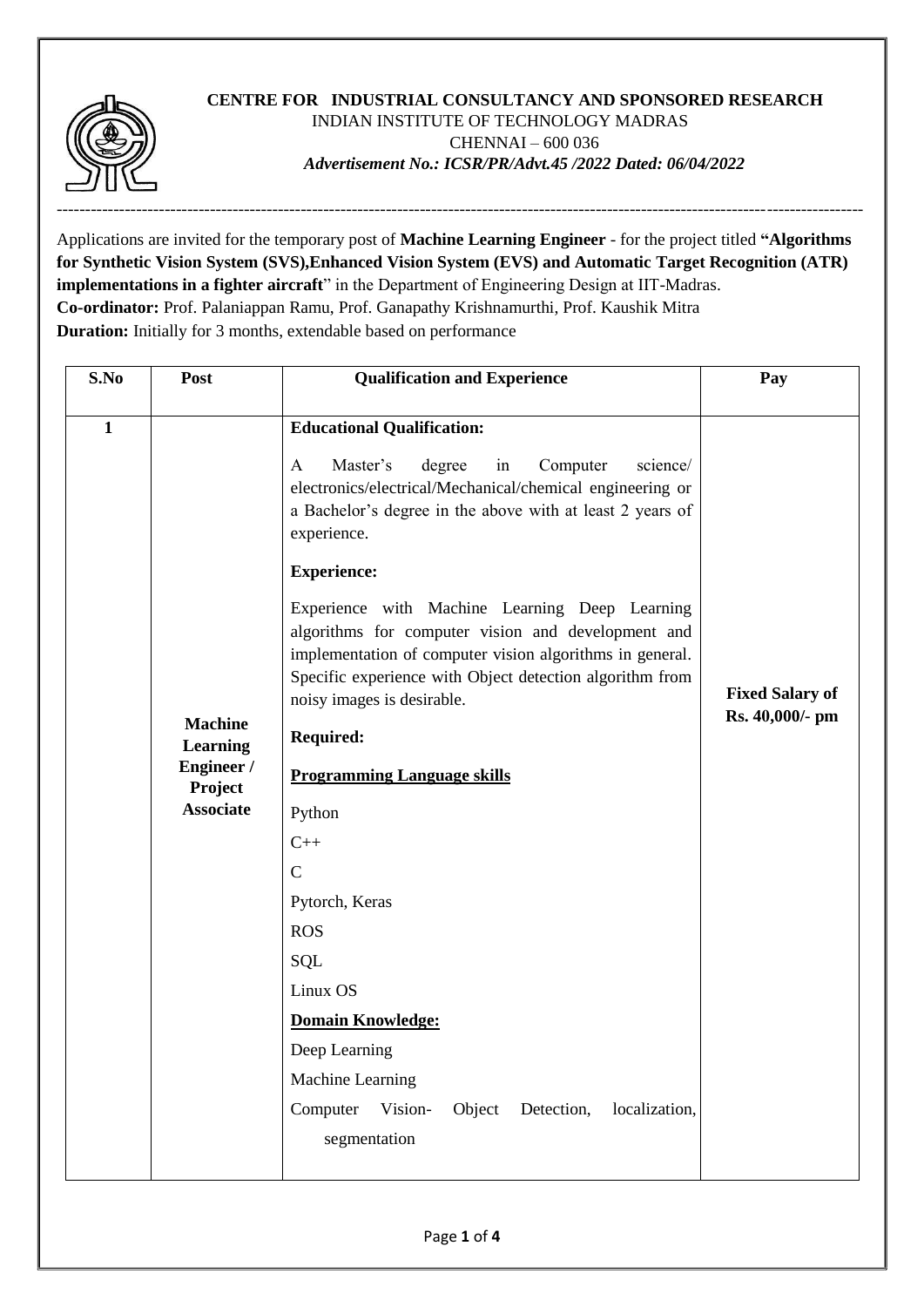#### **Job Description:**

#### **Position Summary –**

The Machine Learning Engineer is expected

- To perform thorough literature survey of techniques pertinent to the project
- To interact with data annotation personnel and understand the problem specification correctly and to identify problems with data annotation as well as paucity of data
- To implement multiple methods and keep accurate records and description of codes and outputs along with data.

## **Essential Duties:**

- Interact with the project PI and other collaborators regularly and provide updates
- Document progress of project and prepare manuscripts for publications and demos for funding agency
- Mentor students in the PI lab as and when required

## **General Instructions to the candidates**

- 1) All the positions are on purely contract basis.
- 2) The completion of the period of contract will not confer any right for further extension, regularization, permanency at the Institute.
- 3) Candidates should apply online only in the websi[te https://icandsr.iitm.ac.in/recruitment/](https://icandsr.iitm.ac.in/recruitment/) (**Please check the advertisement number Advt.45/2022 displayed and submit the application for the relevant position**).
- 4) Separate application has to be filled for each post.
- 5) The system will accept single application only with the registered login ID (email) for an advertisement, hence the candidate is requested to select the multiple positions (In case, he/she wishes to apply for more than one position) before the submission of application.
- 6) The application cannot be edited, reverted once it is submitted.
- 7) Candidates should not attempt to apply twice for the same post. If multiple applications are received from a candidate for the same post, his/her candidature will be liable to be rejected.
- 8) Candidates should follow the prescribed procedure for submission of online application.
- 9) Candidates are advised to fill their correct and active e-mail addresses in the online application as all correspondence will be made by the Institute through e-mail only.
- 10) The candidates applying for any post should ensure that they fulfil all the eligibility conditions for the post. Their admission to any stage of the selection process will be purely provisional subject to confirmation that they satisfy the prescribed eligibility conditions. Mere issue of registration certificate / call letter to the candidate will not imply that his/her candidature has been found eligible.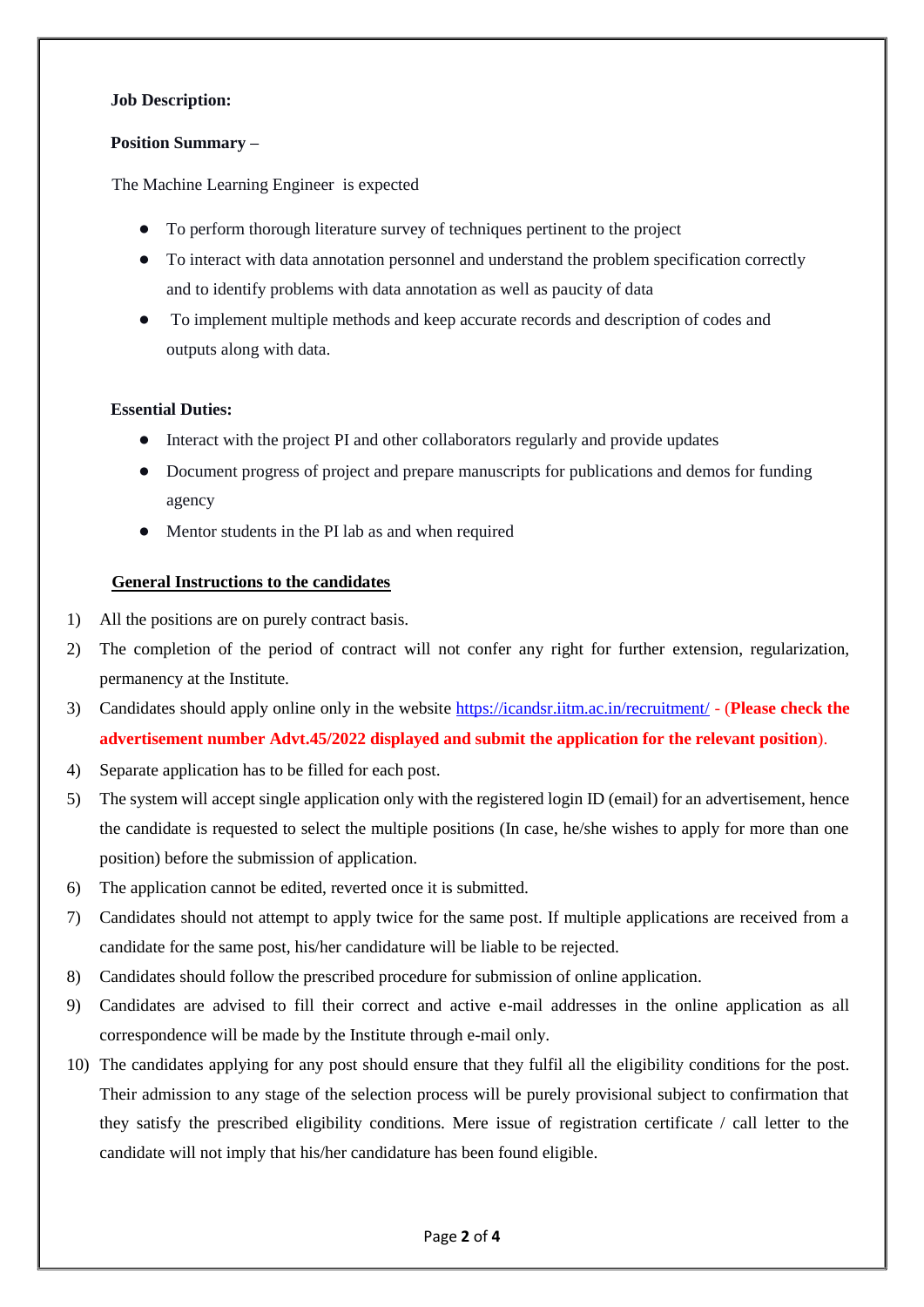- 11) After successful online submission of application, a printout of the application form must be obtained and submitted when called for test. It will be required at the time of document verification/test/interview. Hard copy of the application is NOT to be sent to the Institute.
- 12) Candidates must be citizens of India. Persons who have migrated from Pakistan with the intention of permanently settling in India or subjects of Nepal are also eligible, but in their case a certificate of eligibility from the Government of India will be necessary for appointment. Such candidates should apply to the Government of India in the Ministry of Home Affairs for necessary certificate and furnish satisfactory proof of having so applied.
- 13) The prescribed qualifications are minimum and unless specified, they are required for consideration for the post, even if higher qualification has been acquired and the mere fact that a candidate possesses the same will not entitle him/her for being called for interview.
- 14) Relevant experience gained after the minimum qualifying degree will only be taken into consideration. Minimum requirements of qualifications and/or experience can be relaxed in respect of exceptionally outstanding candidates.
- 15) The experience required is relaxable at the discretion of the Institute in the case of candidates belonging to the Scheduled Caste / Scheduled Tribe, if at any stage of selection, the competent authority is of the opinion that sufficient number of candidates from these communities possessing the requisite experience are not likely to be available to fill up the vacancy reserved for them.
- 16) The Institute reserves the right to restrict the number of candidates for written / skill test / interview to a reasonable limit based on qualifications, level, and relevance of experience higher than the minimum prescribed in the advertisement and other academic achievements. The Institute also reserves the right of rejecting any or all the applications without assigning any reasons, thereof.
- 17) Calling a candidate for test/interview merely indicates that it is felt that he/she with others may be suitable for the post and conveys no assurance whatsoever that he/she will be recommended or selected or his/her conditions specified in the application will be accepted.
- 18) Candidates will be short-listed for Test/Interview based on the information provided by them in their online applications. They must ensure that such information is true. If at any subsequent stage or at the time of Test/Interview any information given by them or any claim made by them in their online applications is found to be false, their candidature will be liable to be rejected.
- 19) The Institute shall verify the antecedents or documents submitted by a candidate at any time at the time of appointment or during the tenure of the service. In case, it is detected that the documents submitted by the candidates are fake or the candidate has clandestine antecedents/background and has suppressed the said information, then his services shall be liable to be terminated.
- 20) In case of any inadvertent mistake in the process of selection which may be detected at any stage even after the issue of appointment letter, the Institute reserves the right to modify/ withdraw/ cancel any communication made to the candidates.